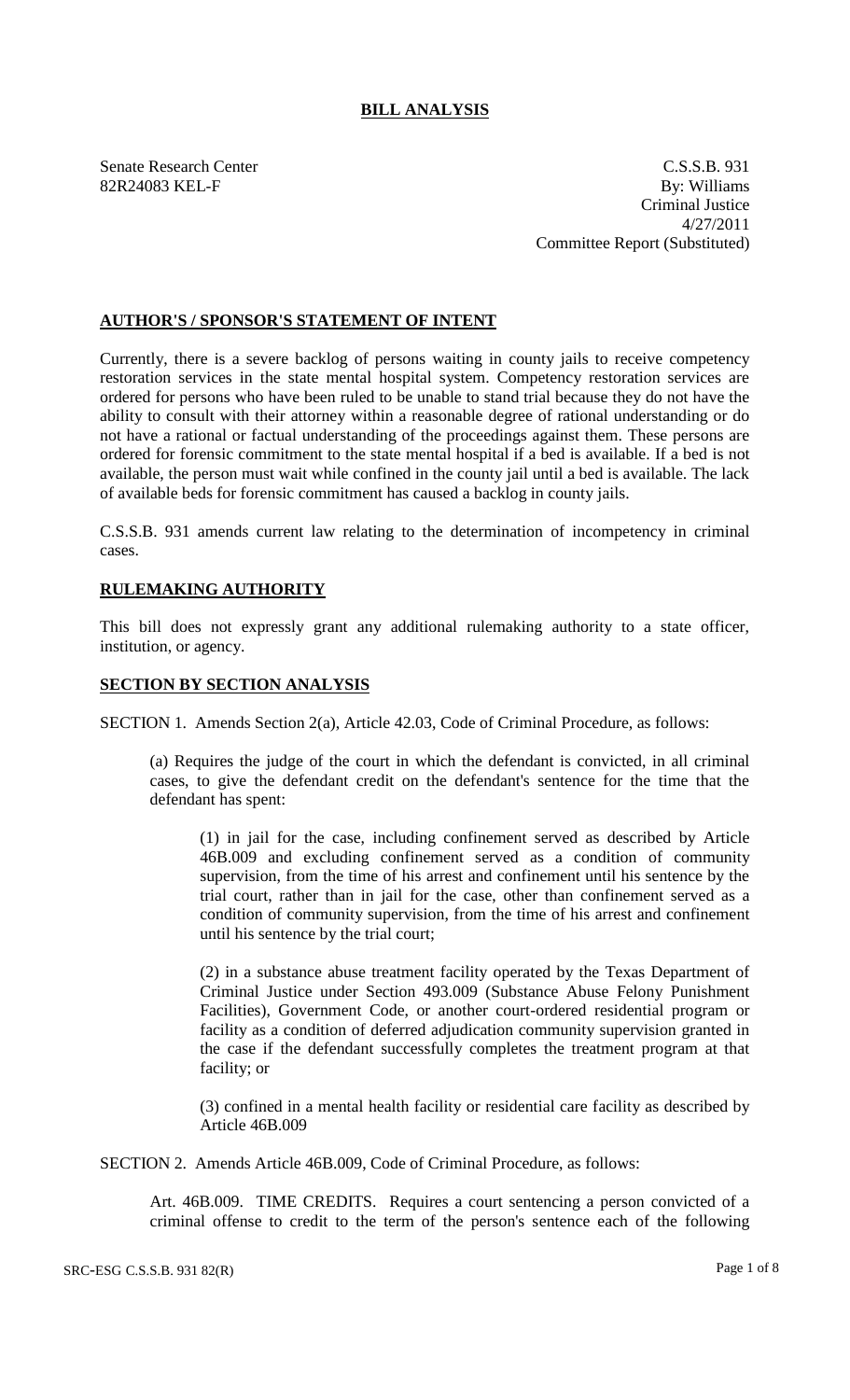periods for which the person may be confined in a mental health facility, residential care facility, or jail:

(1) any period of confinement that occurs pending a determination under Subchapter C (Incompetency Trial) as to the defendant's competency to stand trial; and

(2) any period of confinement that occurs between the date of any initial determination of the defendant's incompetency under that subchapter and the date the person is transported to jail following a final judicial determination that the person has been restored to competency.

Deletes existing text requiring a court sentencing a person convicted of a criminal offense to credit to the term of the person's sentence the time the person is confined in a mental health facility, residential care facility, or jail pending trial under Subchapter C.

SECTION 3. Amends Article 46B.0095, Code of Criminal Procedure, as follows:

Art. 46B.0095. New heading: MAXIMUM PERIOD OF COMMITMENT OR OUTPATIENT TREATMENT PROGRAM PARTICIPATION DETERMINED BY MAXIMUM TERM FOR OFFENSE. (a) Prohibits a defendant from being committed to a mental hospital or other inpatient or residential facility, ordered to participate in an outpatient treatment program, or subjected to both inpatient and outpatient treatment under Subchapter D (Procedures After Determination of Incompetency) or E (Civil Commitment: Charges Pending) or any other provision of this chapter for a cumulative period that exceeds the maximum term provided by law for the offense for which the defendant was to be tried, except that if the defendant is charged with a misdemeanor and has been ordered only to participate in an outpatient treatment program under Subchapter D or E, the maximum period of restoration is two years. Deletes existing text providing that the two-year maximum period begins on the date of the initial order for outpatient treatment program participation was entered.

(b) Authorizes the defendant, on expiration of the maximum restoration period under Subsection (a), to be confined for an additional period in a mental hospital or other inpatient or residential facility or ordered to participate for an additional period in an outpatient treatment program, as appropriate, only pursuant to civil proceedings conducted under Subtitle C (Texas Mental Health Code) or D (Persons With Mental Retardation Act), Title 7 (Mental Health and Mental Retardation), Health and Safety Code, by a court with probate jurisdiction, rather than pursuant to civil commitment proceedings.

(c) Provides that the cumulative period described by Subsection (a):

(1) begins on the date the initial order of commitment or initial order for outpatient treatment program participation is entered under this chapter; and

(2) in addition to any inpatient or outpatient treatment periods described by Subsection (a), includes any time that, following the entry of an order described by Subdivision (1), the defendant is confined in a correctional facility, as defined by Section 1.07 (Definitions), Penal Code, or is otherwise in the custody of the sheriff during or while awaiting, as applicable:

(A) the defendant's transfer to a mental hospital or other inpatient or residential facility;

(B) the defendant's release on bail to participate in an outpatient treatment program; or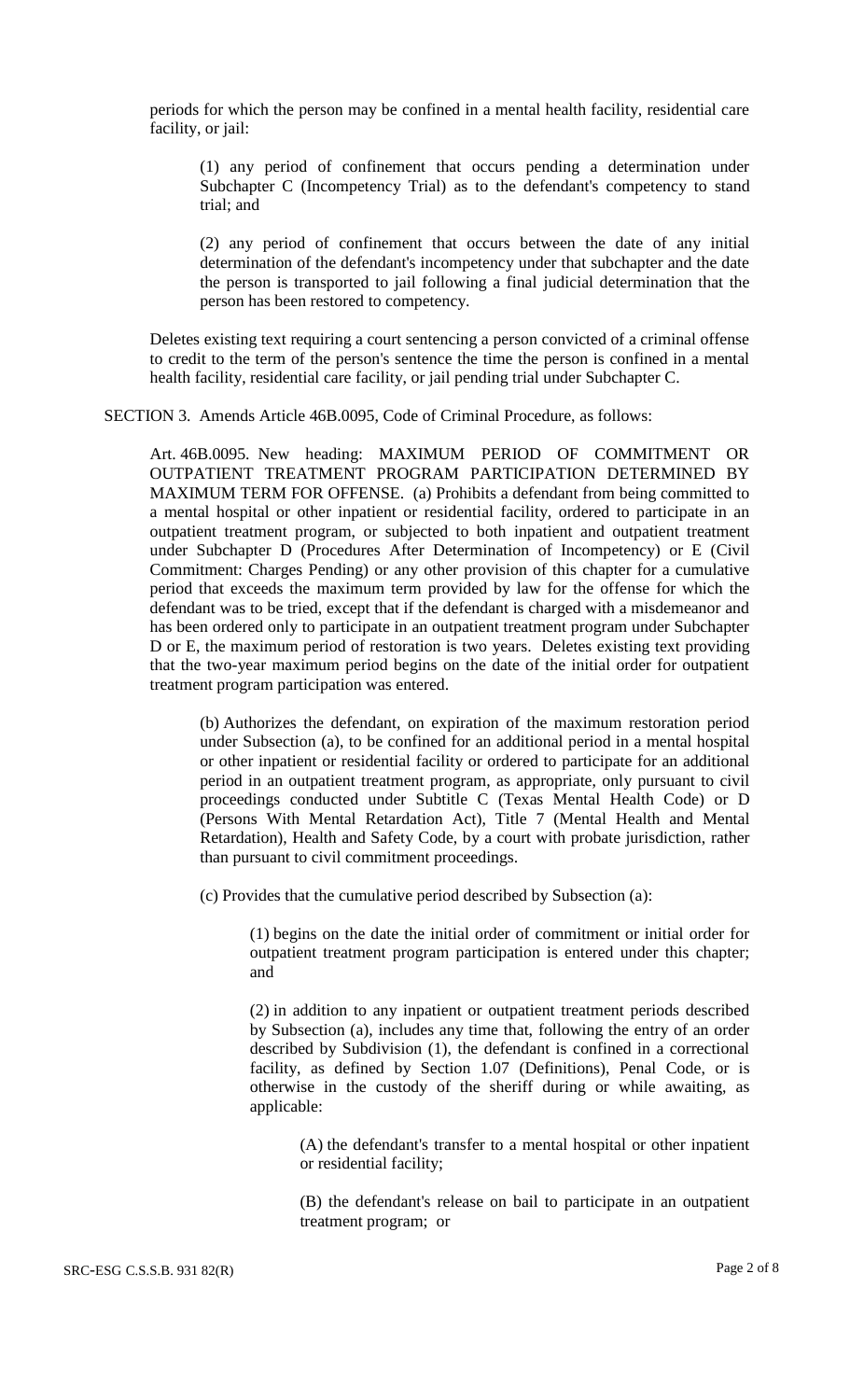(C) a criminal trial following any temporary restoration of the defendant's competency to stand trial.

(d) Requires the court to credit to the cumulative period described by Subsection (a) any time that a defendant, following arrest for the offense for which the defendant was to be tried, is confined in a correctional facility, as defined by Section 1.07, Penal Code, before the initial order of commitment or initial order for outpatient treatment program participation is entered under this chapter.

SECTION 4. Amends Article 46B.010, Code of Criminal Procedure, as follows:

Art. 46B.010. MANDATORY DISMISSAL OF MISDEMEANOR CHARGES. Provides that if a court orders that a defendant charged with a misdemeanor punishable by confinement be committed to a mental hospital or other inpatient or residential facility, participate in an outpatient treatment program, or be subjected to both inpatient and outpatient treatment, and the defendant is not tried before the expiration of the maximum period of restoration described by Article 46B.0095:

(1) the court is required to dismiss the charge on the motion of the attorney representing the state; or

(2) the court, on the motion of the attorney representing the defendant and notice to the attorney representing the state:

(a) is required to set the matter to be heard not later than the 10th day after the date of filing of the motion; and

(b) is authorized to dismiss the charge on a finding that the defendant was not tried before the expiration of the maximum period of restoration.

Deletes existing text requiring a court to dismiss the charge on the motion of the attorney representing the state if the court orders the commitment of or participation in an outpatient treatment program by a defendant who is charged with a misdemeanor punishable by confinement and the defendant is not tried before the date of expiration of the maximum period of restoration under this chapter as described by Article 46B.0095.

SECTION 5. Amends Article 46B.022(a), Code of Criminal Procedure, as follows:

(a) Requires a psychiatrist or psychologist, to qualify for appointment under this subchapter as an expert, to:

(1) as appropriate, be a physician licensed in this state or be a psychologist licensed in this state who has a doctoral degree in psychology; and

(2) have the following certification or training, rather than certification or experience or training:

(A) as appropriate, certification by:

(i) the American Board of Psychiatry and Neurology with added or special qualifications in forensic psychiatry; or

(ii) the American Board of Professional Psychology in forensic psychology; or

(B) training consisting of:

(i) at least 24 hours of specialized forensic training relating to incompetency or insanity evaluations; and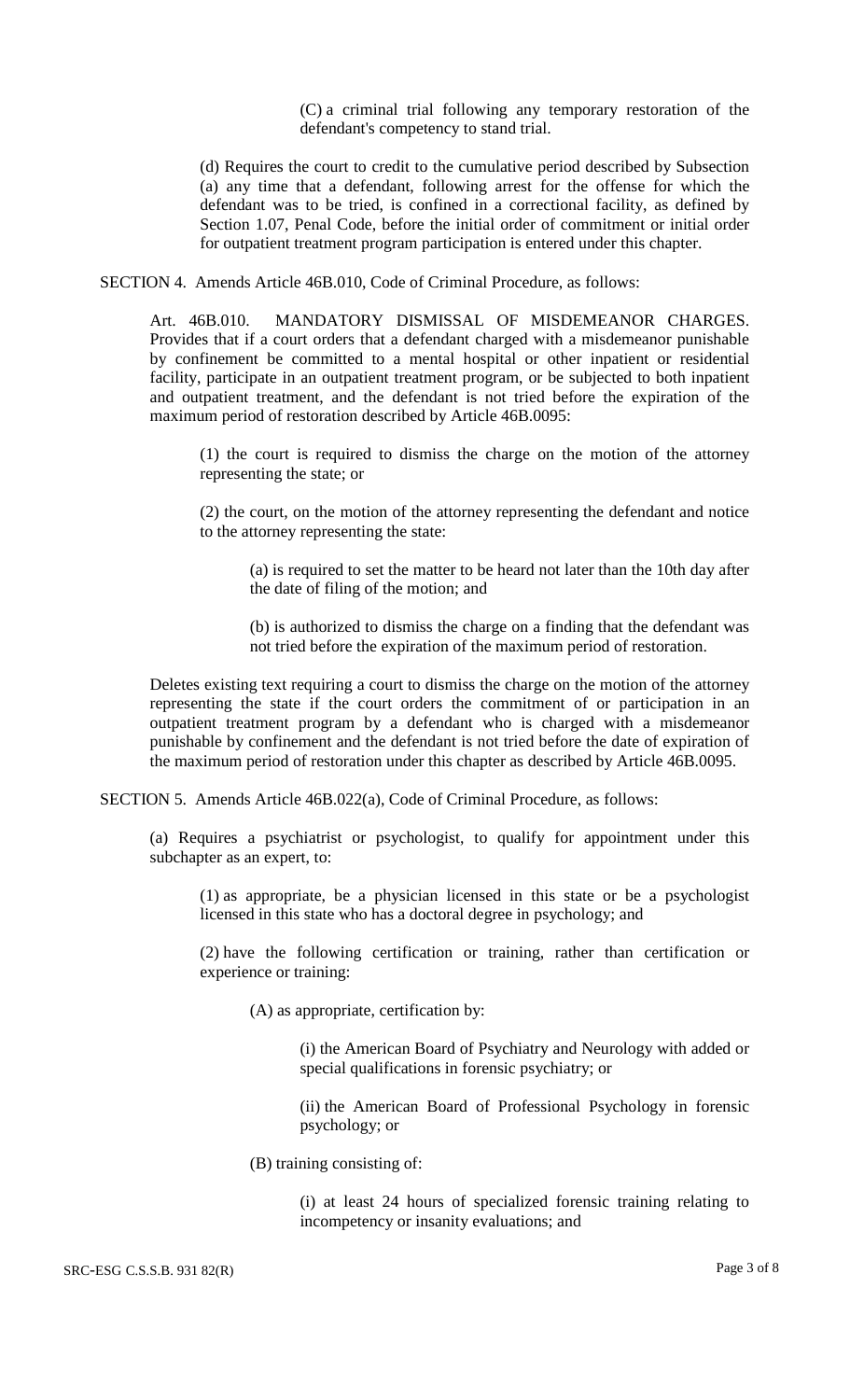(ii) at least eight hours of continuing education relating to forensic evaluations, completed in the 12 months preceding the appointment.

Deletes existing text requiring a psychiatrist or psychologist to have, in addition to proper licensure, for an appointment made before January 1, 2005, at least five years of experience before January 1, 2004, in performing criminal forensic evaluations for courts, or for an appointment made on or after January 1, 2005, at least five years of experience before January 1, 2004, in performing criminal forensic evaluations for courts and eight or more hours of continuing education relating to forensic evaluations, completed in the 12 months preceding the appointment and documented with the court, to qualify for appointment under this subchapter as an expert if the psychiatrist or psychologist does not have the requisite training. Makes nonsubstantive and conforming changes.

SECTION 6. Amends Article 46B.024, Code of Criminal Procedure, as follows:

Art. 46B.024. FACTORS CONSIDERED IN EXAMINATION. Requires an expert, during an examination under this subchapter and in any report based on that examination, to consider, in addition to other issues determined relevant by the expert, the following:

(1) Makes no changes to this subdivision;

(2) as supported by current indications and the defendant's personal history, whether the defendant:

(A) has a mental illness, rather than a diagnosable mental illness; or

(B) is a person with mental retardation;

(3) whether the identified condition has lasted or is expected to last continuously for at least one year;

(4) the degree of impairment resulting from, rather than the impact of, the mental illness, or mental retardation, if existent, and the specific impact on the defendant's capacity to engage with counsel in a reasonable and rational manner; and

(5) Redesignates existing Subdivision (4) as Subdivision (5). Makes no further changes.

Makes nonsubstantive changes.

SECTION 7. Amends Article 46B.025, Code of Criminal Procedure, by amending Subsections (a) and (b) and adding Subsection (a-1), as follows:

(a) Requires that an expert's report to the court state an opinion on a defendant's competency or incompetency to stand trial or explain why the expert is unable to state such an opinion and also:

(1)-(2) Makes no changes to these subdivisions;

(3) in specific, rather than general, terms, describe procedures, techniques, and tests used in the examination, the purpose of each procedure, technique, or test, and the conclusions reached; and

(4) state the expert's clinical observations, findings, and opinions on each specific issue referred to the expert by the court, state the specific criteria supporting the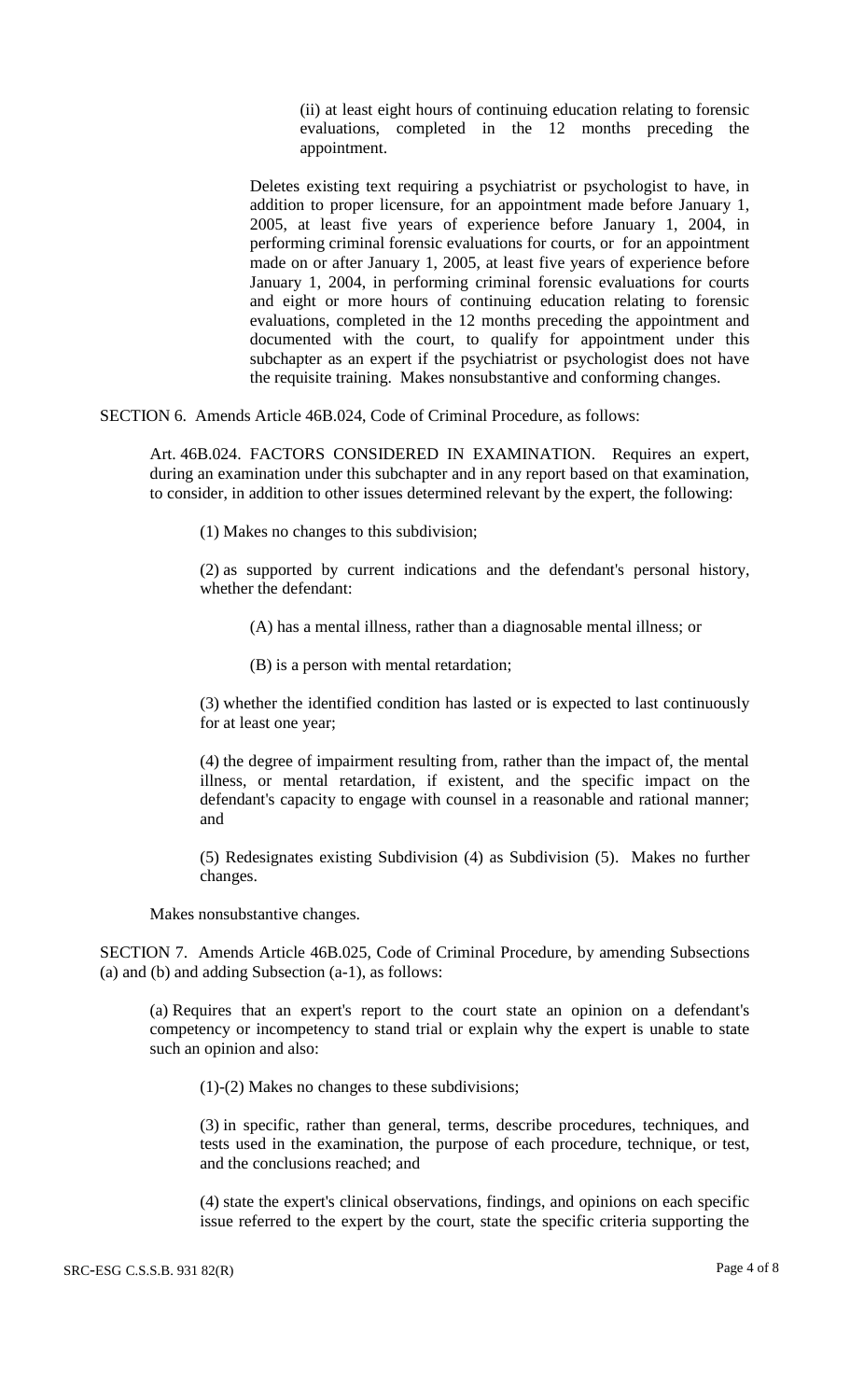expert's diagnosis, and state specifically any issues on which the expert could not provide an opinion.

(a-1) Prohibits the expert's opinion on the defendant's competency or incompetency from being based solely on the defendant's refusal to communicate during the examination.

(b) Requires the expert, if in the opinion of an expert appointed under Article 46B.021 (Appointment of Experts) the defendant is incompetent to proceed, to state in the report:

(1) the symptoms, exact nature, severity, and expected duration of the deficits resulting from the defendant's mental illness or mental retardation, if any, and the impact of the identified condition on the factors listed in Article 46B.024 (Factors Considered in Examination), rather than the exact nature of the deficits resulting from the defendant's mental illness or mental retardation, if any, that impact the factors listed in Article 46B.024, contributing to the defendant's incompetency;

(2) an estimate of the period needed to restore the defendant's competency, including whether the defendant is likely to be restored to competency in the foreseeable future; and

(3) prospective treatment options, if any, appropriate for the defendant.

Makes nonsubstantive changes.

SECTION 8. Amends Article 46B.071, Code of Criminal Procedure, as follows:

Art. 46B.071. OPTIONS ON DETERMINATION OF INCOMPETENCY. (a) Creates this subsection from existing text. Requires the court, except as provided by Subsection (b), on a determination that a defendant is incompetent to stand trial, to:

> (1) commit the defendant to a facility under Article 46B.073 (Commitment for Restoration to Competency); or

(2) release the defendant on bail under Article 46B.072 (Release on Bail).

(b) Requires the court, on a determination that a defendant is incompetent to stand trial and is unlikely to be restored to competency in the foreseeable future, to:

(1) proceed under Subchapter E or F (Civil Commitment: Charges Dismissed); or

(2) release the defendant on bail as permitted under Chapter 17 (Bail).

SECTION 9. Amends Article 46B.072, Code of Criminal Procedure, by amending Subsections (a), (b), and (c) and adding Subsection (a-1), as follows:

(a) Provides that this article applies only to a defendant who is subject to an initial restoration period based on Article 46B.071 (Options on Determination of Incompetency).

(a-1) Redesignates existing Subsection (a) as Subsection (a-1). Makes no further changes.

(b) Requires the court to order a defendant released on bail under Subsection (a-1), rather than under Subsection (a), to participate in an outpatient treatment program for a period not to exceed 120 days.

(c) Makes a conforming change.

SECTION 10. Amends Articles 46B.073(a) and (b), Code of Criminal Procedure, as follows:

SRC-ESG C.S.S.B. 931 82(R) Page 5 of 8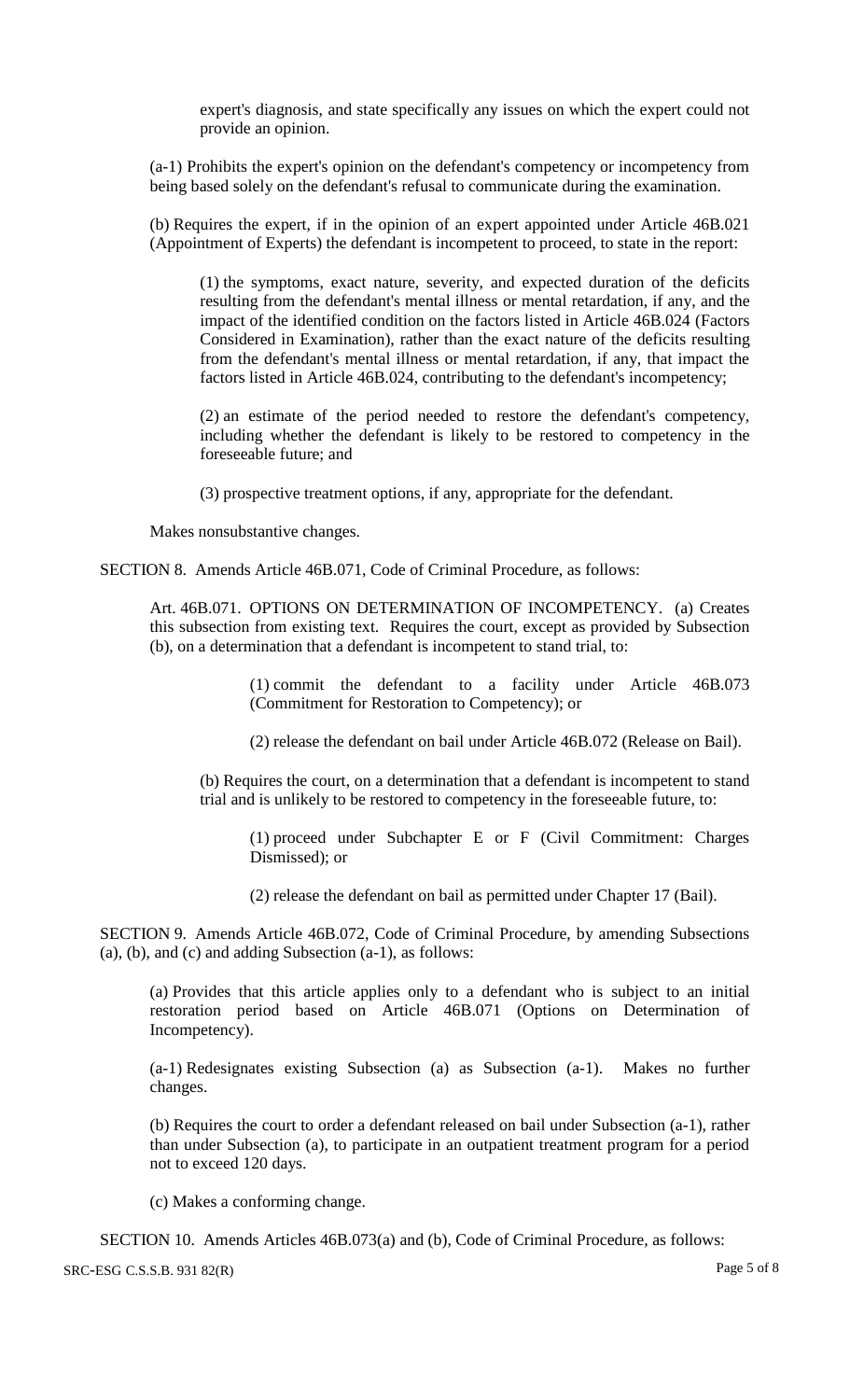(a) Provides that this article applies only to a defendant not released on bail who is subject to an initial restoration period based on Article 46B.071.

(b) Requires the court to commit a defendant described by Subsection (a) to a mental health facility or residential care facility for further examination and treatment toward the specific objective of the defendant attaining competency to stand trial, for the applicable period as follows:

(1) a period of not more than 60 days, if the defendant is charged with an offense punishable as a misdemeanor; or

(2) a period of not more than 120 days, if the defendant is charged with an offense punishable as a felony.

Deletes existing text requiring the court to commit a defendant described by Subsection (a) to a mental health facility or residential care facility for a period not to exceed 120 days for further examination and treatment toward the specific objective of attaining competency to stand trial.

SECTION 11. Amends Subchapter D, Chapter 46B, Code of Criminal Procedure, by adding Article 46B.0755, as follows:

Art. 46B.0755. PROCEDURES ON CREDIBLE EVIDENCE OF IMMEDIATE RESTORATION. (a) Authorizes the court, notwithstanding any other provision of this subchapter, if the court receives credible evidence indicating that the defendant has been restored to competency at any time after the defendant's incompetency trial under Subchapter C but before the defendant is transported under Article 46B.075 (Transfer of Defendant to Facility or Outpatient Treatment Program) to a mental health facility, residential care facility, or outpatient treatment program, as applicable, to appoint disinterested experts to reexamine the defendant in accordance with Subchapter B (Examination). Provides that the court is not required to appoint the same expert or experts who performed the initial examination of the defendant under that subchapter.

(b) Provides that, if after a reexamination of the defendant the applicable expert's report states an opinion that the defendant remains incompetent, the court's order under Article 46B.072 or 46B.073 remains in effect and the defendant is required to be transported to the facility or outpatient treatment program as required by Article 46B.075. Requires the court to withdraw its order under Article 46B.072 or 46B.073 and proceed under Subsection (c) or (d) if after a reexamination of the defendant the applicable expert's report states an opinion that the defendant has been restored to competency.

(c) Requires the court to find the defendant competent to stand trial and proceed in the same manner as if the defendant had been found restored to competency at a hearing if:

(1) both parties agree that the defendant is competent to stand trial; and

(2) the court concurs.

(d) Requires the court to hold a hearing to determine whether the defendant has been restored to competency if any party fails to agree or if the court fails to concur that the defendant is competent to stand trial. Requires a jury, on the request of the counsel for either party or the motion of the court, to make the competency determination if a court holds a hearing under this subsection. Provides that for purposes of the hearing, incompetency is presumed, and the defendant's competency must be proved by a preponderance of the evidence. Requires the court to issue a new order under Article 46B.072 or 46B.073, as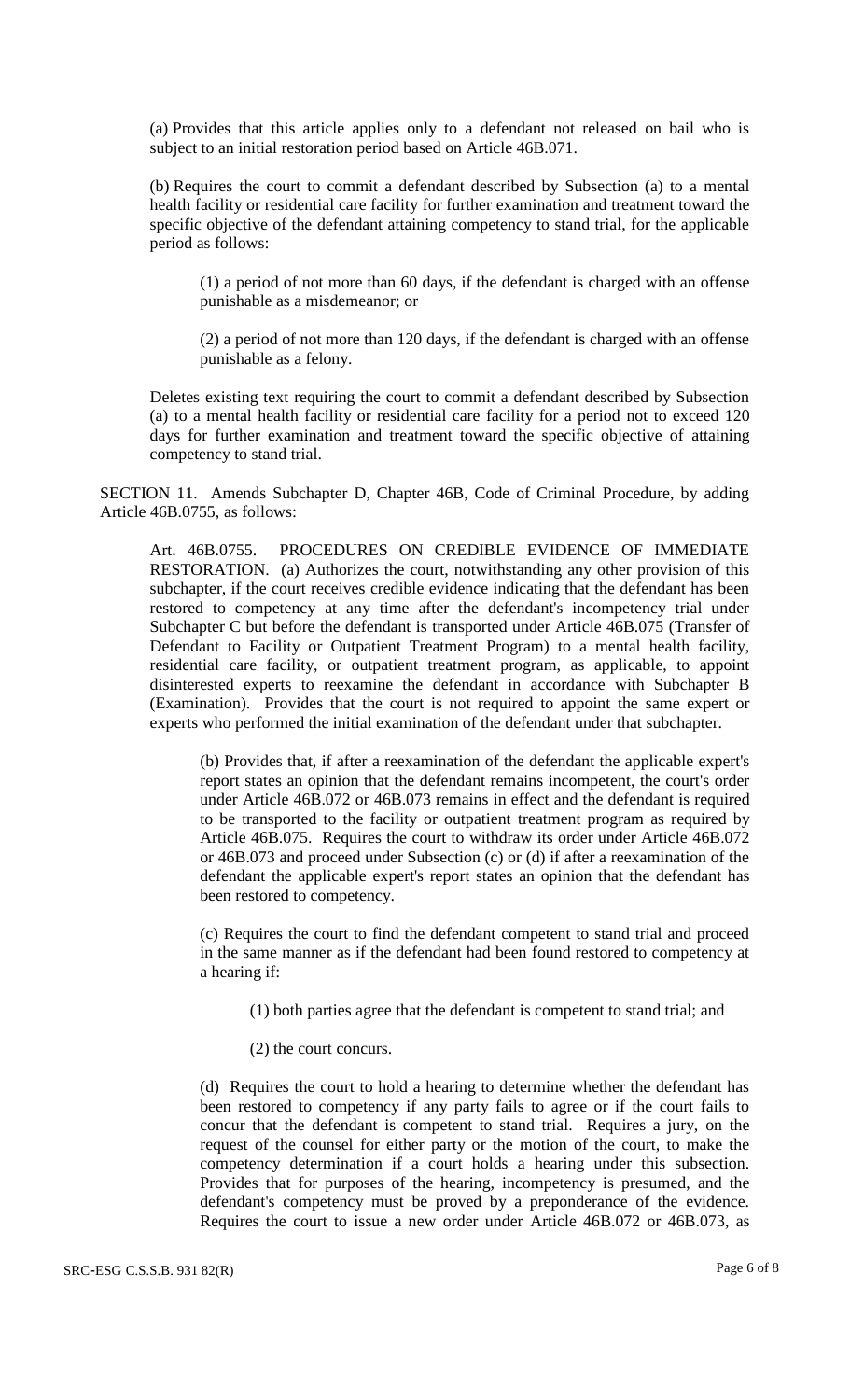appropriate based on the defendant's current condition, if after the hearing the defendant is again found to be incompetent to stand trial.

SECTION 12. Amends Article 46B.077(a), Code of Criminal Procedure, as follows:

(a) Requires the facility to which the defendant is committed or the outpatient treatment program to which the defendant is released on bail to perform certain tasks, including assessing and evaluating whether the defendant is likely to be restored to competency in the foreseeable future, rather than assessing and evaluating whether the defendant will obtain competency in the foreseeable future.

SECTION 13. Amends Article 46B.079, Code of Criminal Procedure, as follows:

Art. 46B.079. NOTICE AND REPORT TO COURT. (a) Requires the head of the facility or the provider of the outpatient treatment program, as appropriate, not later than the 15th day before the date on which the initial restoration period, rather than a restoration period, is to expire according to the terms of the order or under Article 46B.0095 or other applicable provisions of this chapter, to notify the applicable court that the period is about to expire. Makes a conforming change.

(b) Requires the head of the facility or outpatient treatment program provider to promptly notify the court when the head of the facility or outpatient treatment program provider believes that:

(1) Makes no changes to this subdivision; or

(2) the defendant is not likely to attain, rather than will not attain, competency in the foreseeable future.

(c) Requires the head of the facility or outpatient treatment program provider, when the head of the facility or outpatient treatment program provider gives notice to the court under Subsection (a) or (b), to also file a final report with the court stating the reason for the proposed discharge under this chapter and including a list of the types and dosages of medications prescribed for the defendant while the defendant was in the facility or participating in the outpatient treatment program, rather than including a list of the types and dosages of medications with which the defendant was treated for mental illness while in the facility or participating in the outpatient treatment program.

(d) Provides that, if the head of the facility or outpatient treatment program provider notifies the court that the initial restoration period is about to expire, the notice may contain a request for an extension of the period for an addition period of 60 days and an explanation for the basis of the request. Requires that an explanation provided under this subsection include a description of any evidence indicating a reduction in the severity of the defendant's symptoms or impairment.

SECTION 14. Amends Articles 46B.080(b) and (c), Code of Criminal Procedure, as follows:

(b) Authorizes the court to enter an order under Subsection (a) (relating to authorizing the court to enter an order extending the initial restoration period for an additional period of 60 days) only if the court determines that:

(1) the defendant has not attained competency; and

(2) an extension of the initial restoration period will likely enable the facility or program to restore the defendant to competency within the period of the extension.